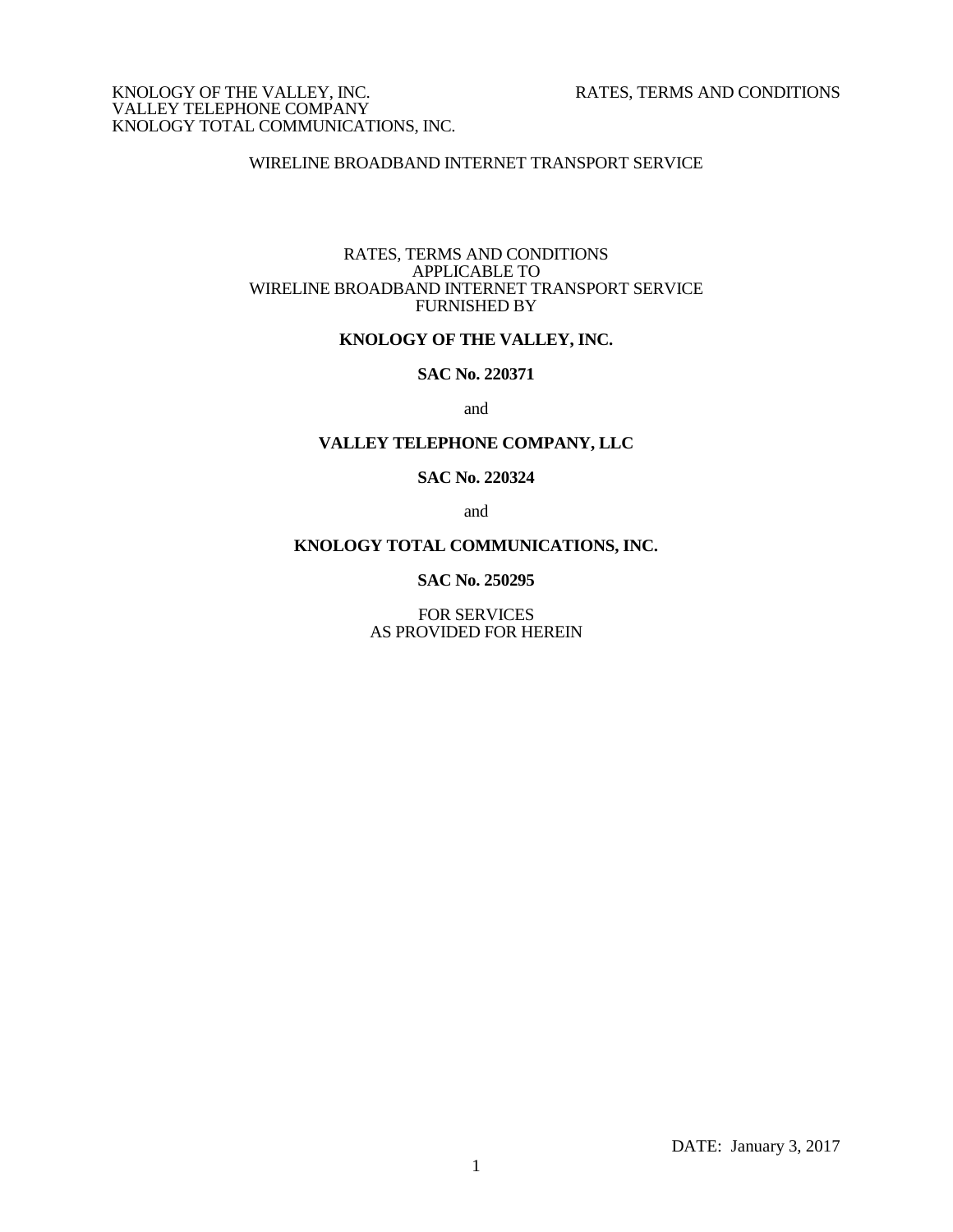# WIRELINE BROADBAND INTERNET TRANSPORT SERVICE

# **TABLE OF CONTENTS Section 1: General**

- 1.1 Application of Rates, Terms and Conditions
- 1.2 Definitions

# **Section 2: Terms and Conditions**

- 2.1 Undertaking of the Company
	- 2.1.A Scope
	- 2.1.B Limitations
- 2.2 Obligations of the Customer
- 2.3 Liabilities of the Company
- 2.4 Application for Service
- 2.5 Executed Agreements
	- 2.5.A Agreement
	- 2.5.B Technical Standards Supplement ("TS Supplement")
- 2.6 Charges and Payments for Service
	- 2.6.A Deposits
	- 2.6.B Description of Payment and Billing Periods
	- 2.6.C Taxes and Other Charges
	- 2.6.D Federal Universal Service Charge ("FUSC")
	- 2.6.E Payment and Late Payment Charge
	- 2.6.F Credit Allowance/Service Interruptions
	- 2.6.G Service Interruption Measurement
- 2.7 Termination or Denial of Service by the Company
- 2.8 Billing Disputes

# **Section 3: Description of Service**

- 3.1 General
	- 3.1.A Special Access High Capacity Connection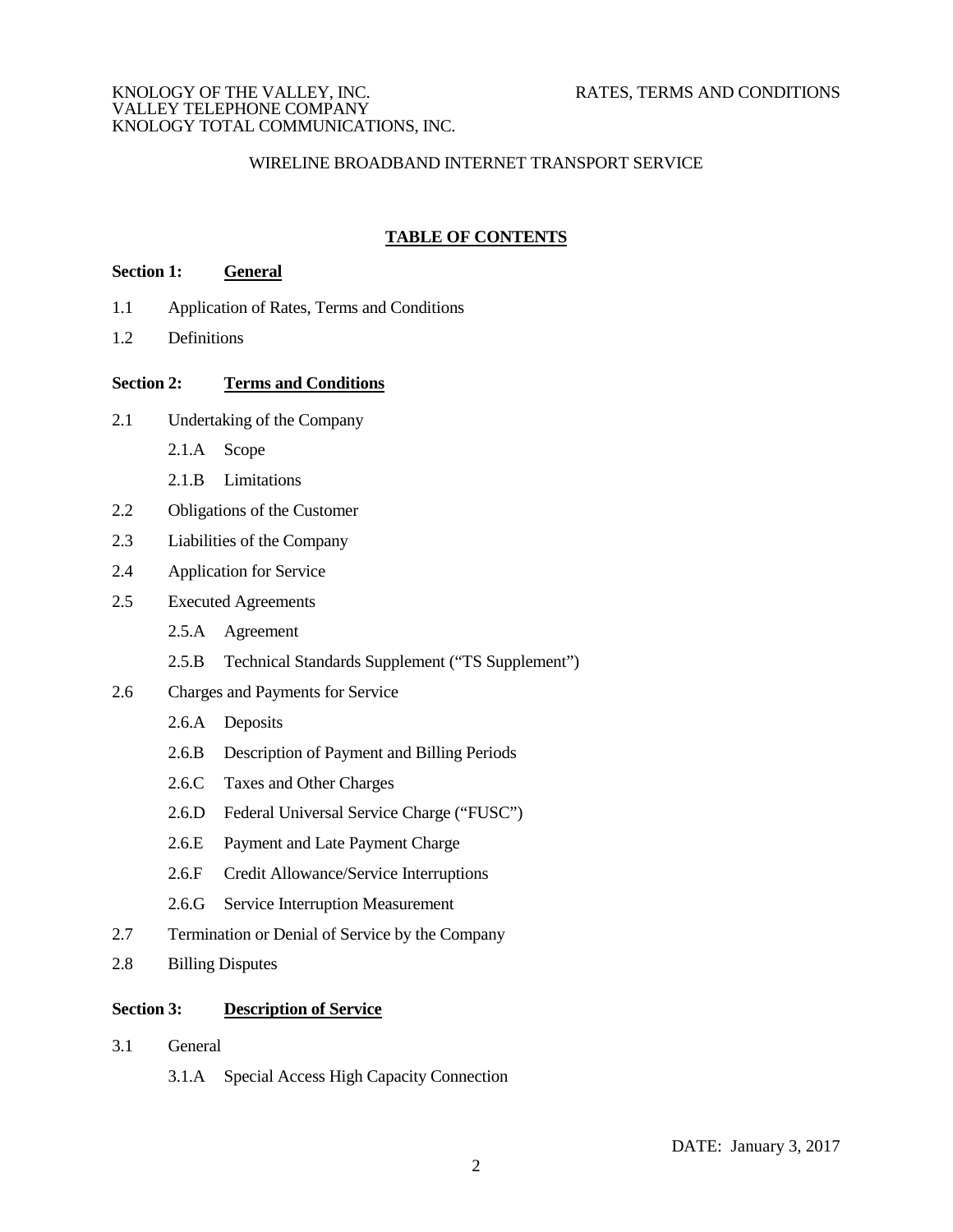# WIRELINE BROADBAND INTERNET TRANSPORT SERVICE

- 3.1.B Designated End User Premises
- 3.2 Service Options
- 3.3 WBITS Provisioning
	- 3.3.A Responsibility of the Company
	- 3.3.B Responsibility of the Customer

# 3.4 Rate Regulations

- 3.4.A Rate Elements
- 3.4.B Changes
- 3.4.C Line Conditioning
- 3.4.D Minimum Period
- 3.4.E Moves
- 3.4.F WBITS Term Plan Rates

# **Section 4: Rates and Charges**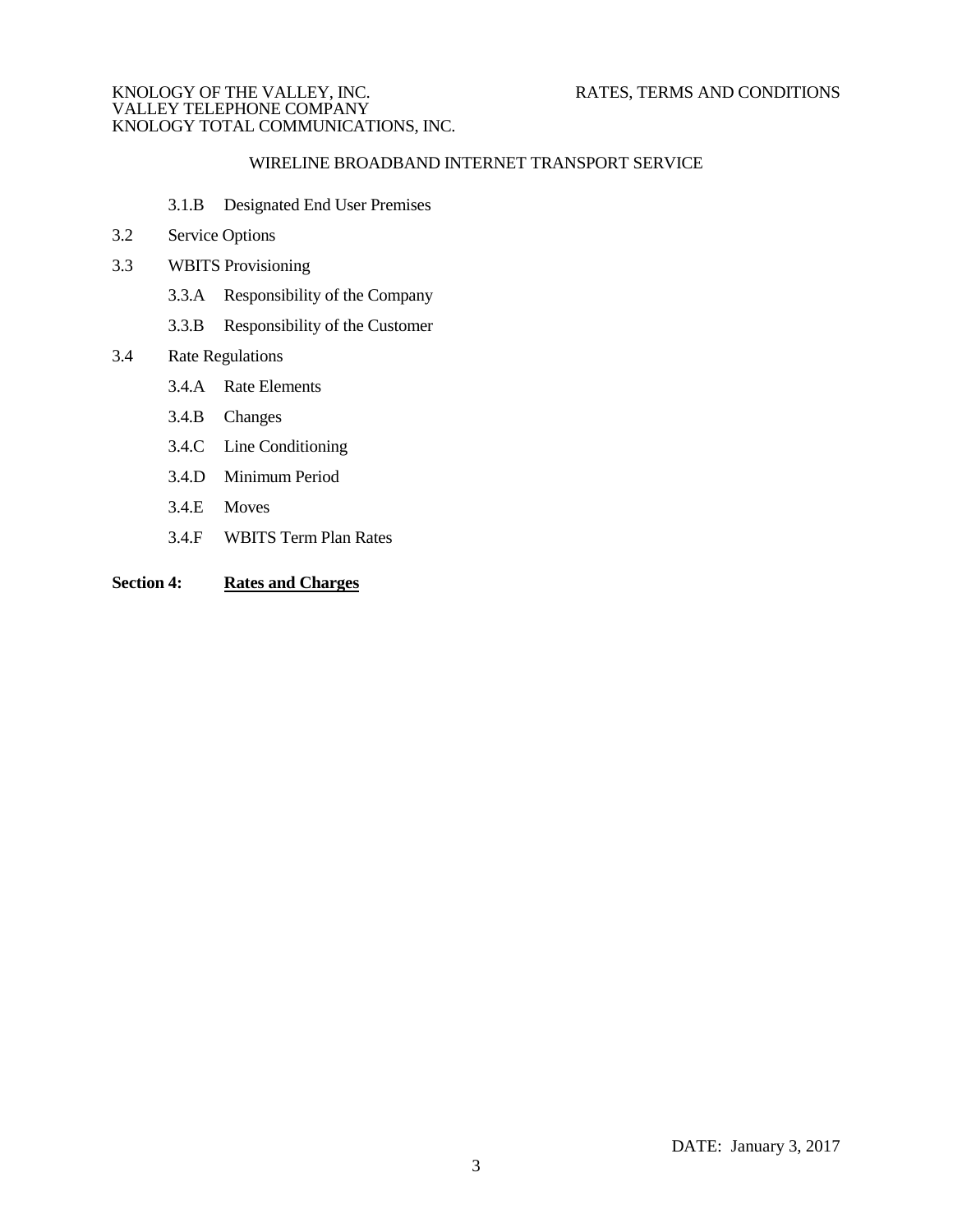#### WIRELINE BROADBAND INTERNET TRANSPORT SERVICE

#### **1. General**

#### **1.1 Application of Rates, Terms and Conditions**

- 1.1.A Knology of the Valley, Inc. Valley Telephone Co., LLC, and Knology Total Communications, Inc. are affiliated incumbent local exchange carriers ("ILECs"). Knology of the Valley, Inc. operates in the states of Alabama and Georgia, Valley Telephone Co., LLC operates in the state of Alabama, and Knology Total Communications, Inc. operates in the state of Alabama. Knology of the Valley, Inc., Valley Telephone Co., LLC, and Knology Total Communications, Inc. are hereinafter referred to either individually or collectively as the "Company".
- 1.1.B The rates, terms and conditions contained within this document, hereinafter referred to as "Rates, Terms and Conditions," are applicable to the Company's provision of Wireline Broadband Internet Transport Service ("WBITS"), hereinafter collectively or individually referred to alternatively as Service or Wireline Broadband Internet Transport Service or WBITS, as specified herein. Service is furnished subject to the availability of facilities and subject to transmission, atmospheric and like conditions. Services provided under the Rates, Terms, and Conditions are wholesale services, to be used by the Customer in provisioning end user customer service. By accepting Service from the Company, the Customer accepts these Rates, Terms and Conditions as a binding agreement between the Customer and the Company.
- 1.1.C The Company offers the Services pursuant to the Rates, Terms and Conditions and subject to the jurisdiction of the Federal Communications Commission ("FCC") pursuant to Title II of the Communications Act of 1934, as Amended (47 USC § 201-276), on a commoncarriage permissively detariffed basis.
- 1.1.D The Company offers Services where technically feasible within its incumbent local exchange carrier ("ILEC") exchange boundaries in the states of Alabama and Georgia. For purposes of interstate services, including permissively detariffed WBITS as is comprehended by the Services, the Company's serving areas are identified as study areas with the discrete SACs of 220371 for Knology of the Valley, Inc., 220324 for Valley Telephone Company, LLC, and 250295 for Knology Total Communications, Inc..
- 1.1.E The provision of Service by the Company as set forth in these Rates, Terms and Conditions does not constitute a joint undertaking with the Customer for the furnishing of any service.
- 1.1 F From time to time, the Company may at its sole discretion modify the Rates, Terms and Conditions. Modification will be effective thirty (30) days after both posting of revised Rates, Terms and Conditions on the Company's Internet web site and mailing by United States Postal Service a copy of the revised Rates, Terms and Conditions to all Customers currently a party to an executed Agreement as described in Section 2.5 following.

# **1.2 Definitions**

Certain terms used throughout these Rates, Terms and Conditions are defined as follows:

1.2.A Application for Service An Application for Service standard order form which includes all pertinent billing, technical, and other descriptive information which will enable the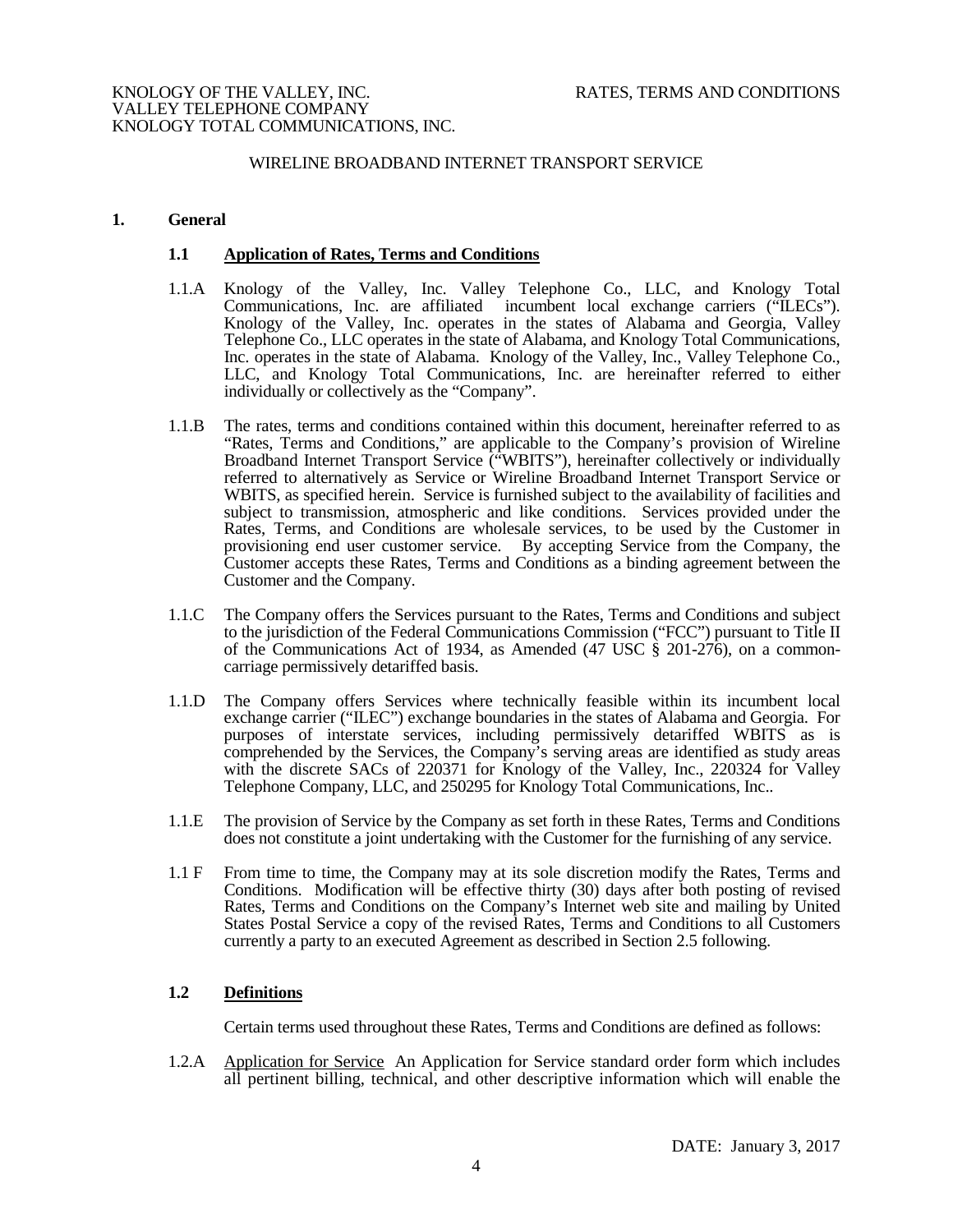#### WIRELINE BROADBAND INTERNET TRANSPORT SERVICE

Company to provide the Service as required.

- 1.2.B Company The term "Company" refers to Knology of the Valley, Inc. SAC 220371 and FCC 499 Filer ID 803145, operating in the states of Alabama and Georgia, Valley Telephone Co., LLC, SAC 220324 and FCC 499 Filer ID 803142, operating in the state of Alabama, and Knology Total Communications, Inc., SAC 250295 and FCC 499 Filer ID 802146, operating in the state of Alabama, either individually or collectively.
- 1.2.C Customer The term "Customer" is any individual, partnership, association, trust, corporation, cooperative or governmental agency or other entity which utilizes the Services provided by the Company. A Customer shall be a wholesale purchaser of services from the Company, to be used by the Customer in provisioning end user customer service. Customer, as set forth herein, is responsible for the payment of charges and for compliance with all applicable terms of the Rates, Terms and Conditions.
- 1.2.D Customer Provided Equipment Customer Provided Equipment is terminal equipment or facilities provided by persons other than the Company and connected to the Company's Services and/or facilities. Customer Provided Equipment includes, but is not limited to, equipment provided by the Customer, the Customer's Agent, or by the Customer's end user customer.
- 1.2.E Data-Only WBITS\* The term "data-only" when used in the context of WBITS refers to provision of Services over a line that does not also carry local exchange switched voice telephone service to the customer premises. Data-Only WBITS is also commonly called "Naked DSL."
- 1.2.F Digital Subscriber Line ("DSL") Access Service Connection Point The term "Digital Subscriber Line (DSL) Access Service Connection Point" is a location designated by the Company that serves as an aggregation point for the collection of Company WBITS traffic from multiple Digital Subscriber Line Access Multiplexers (DSLAMs) or comparable packet-mode data modem equipment. Network Service Providers establish connections to the Company's WBITS network at the Company designated DSL Access Service Connection Point.
- 1.2.G Ethernet Ethernet is a physical link protocol reflecting the two lowest layers of the DNA/OS1 model. Ethernet networks can generally connect to Asynchronous Transfer Mode – Cell Relay Service ("ATM-CRS") networks at port speeds of 10 Mbps, 100 Mbps and one billion bits per second (1 Gigabit or "Gbps"), subject to availability of port connections at the desired speed. Standards applicable to Ethernet transmission are established by the Institute of Electrical and Electronics Engineers ("IEEE").
- 1.2.H. Federal Universal Service Charge ("FUSC") The Federal Universal Charge ("FUSC") is a charge billed to Customers on interstate telecommunications services that are purchased either by parties who are not contributors to federal Universal Service under 47 C.F.R. § 54.709(a), or by contributors to federal Universal Service who use the interstate telecommunications service purchased as a component of a non-telecommunications retail service for which the revenues are not subject to federal Universal Service contribution.

\*See Addendum for introduction of Consumer Broadband Only Loop rates, terms and conditions which supersede Data-Only services effective January 3, 2017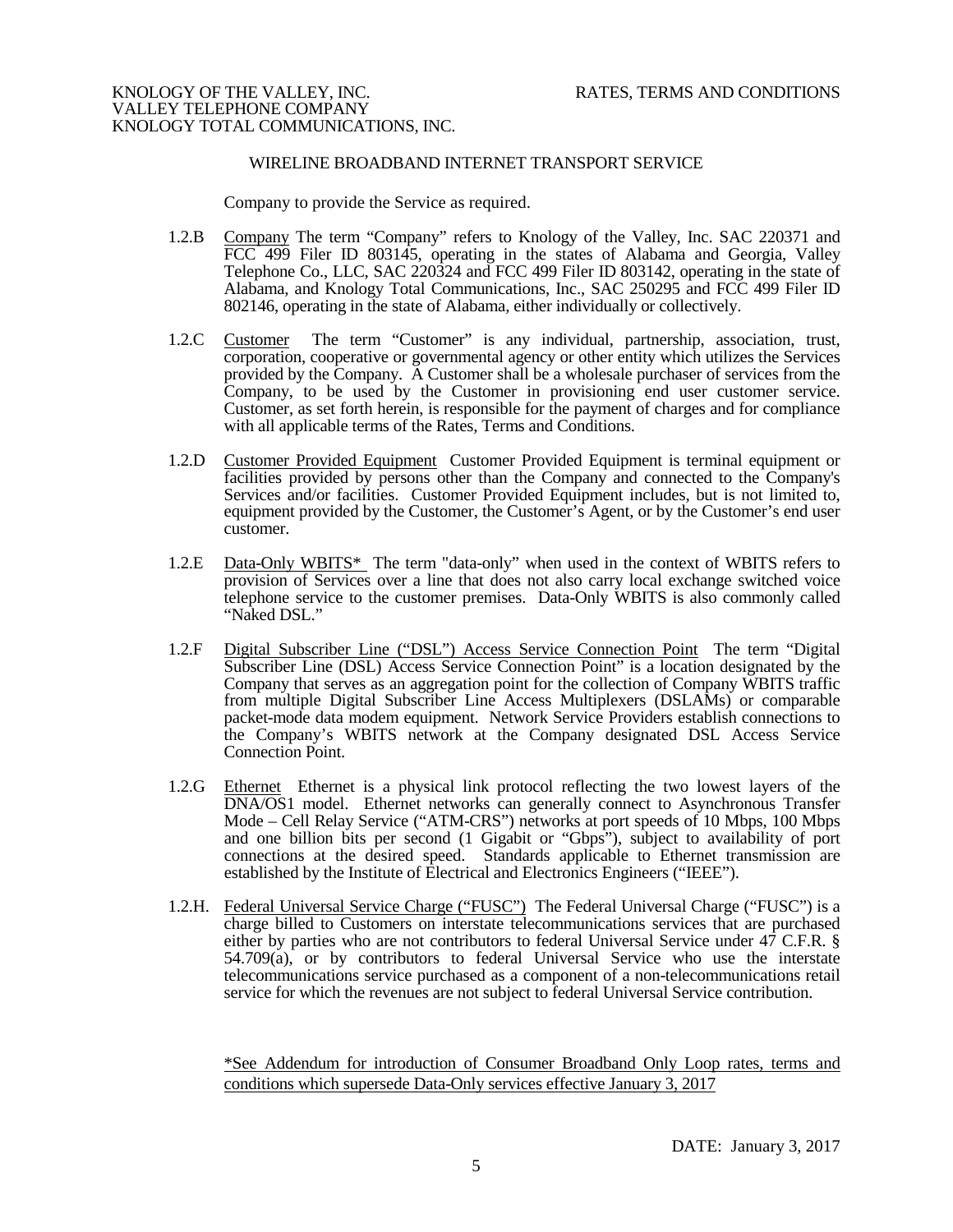# WIRELINE BROADBAND INTERNET TRANSPORT SERVICE

1.2.I Incumbent Local Exchange Carrier ("ILEC") Incumbent Local Exchange Carrier ("ILEC") has the same meaning as Section 251(h) of the Communications Act, as Amended 47 U.S.C. § 251(h)(1).

> (1) DEFINITION.--For purposes of this section, the term ''incumbent local exchange carrier'' means, with respect to an area, the local exchange carrier that--(A) on the date of enactment of the Telecommunications Act of 1996, provided telephone exchange service in such area; and (B)(i) on such date of enactment, was deemed to be a member of the exchange carrier association pursuant to section 69.601(b) of the Commission's regulations (47 C.F.R.  $69.601(b)$ ; Or (ii) is a person or entity that, on or after such date of enactment, became a successor or assign of a member described in clause (i).

- 1.2.J Internet The Internet is "the international computer network of both Federal and non-Federal interoperable packet switched data networks.". 47 USC  $\S 230(f)(1)$ . The Internet is also described as "the combination of computer facilities and electromagnetic transmission media, and related equipment and software, comprising the interconnected worldwide network of computer networks that employ the Transmission Control Protocol/Internet Protocol or any successor protocol to transmit information.".  $47 \text{ USC } \text{\&} 231 \text{(e)} \text{(3)}$ .
- 1.2.K Internet Protocol ("IP") The Internet Protocol ("IP") is the industry standard method or [protocol](http://searchnetworking.techtarget.com/sDefinition/0,,sid7_gci212839,00.html) by which [data](http://searchdatamanagement.techtarget.com/sDefinition/0,,sid91_gci211894,00.html) is sent from one computer to another on the [Internet.](http://searchvb.techtarget.com/sDefinition/0,,sid8_gci212370,00.html)
- 1.2.L Internet Service Provider ("ISP") An Internet Service Provider (ISP) is an organization that provides access to the Internet. The ISP provides the username and password to the end user Internet customer.
- 1.2.M Interstate Access Tariff The Company's interstate access rates are in the Company's Interstate Access Service Tariff filed with the FCC.
- 1.2.N kbps kbps is the widely recognized abbreviation for "kilobits per second", a measure of data transfer speed. The "k" in kbps is lowercase to indicate measurement in decimal, i.e. 1 kbps is 1,000 kilobits per second.
- 1.2.O Mbps Mbps is the widely recognized abbreviation for "megabits per second", indicating a data transfer speed of one million bits per second.
- 1.2.P Multi-Media Multi-Media refers to data transport services that include data, text, audio, and visual content through use of Internet Protocol.
- 1.2.Q Network Interface Device ("NID") The Network Interface Device ("NID") includes any potential means of interconnection with customer premises inside wiring at the point where the carrier's local loop facilities end, such as at a cross connect device used to connect the loop to customer-controlled inside wiring. This includes all features, functions, and capabilities of the facilities used to connect the loop to premises wiring, regardless of the specific mechanical design. Where the connection between the Company's serving wire center and the customer's end user premises is by fiber optical cable, the NID may be an Optical Network Terminal ("ONT").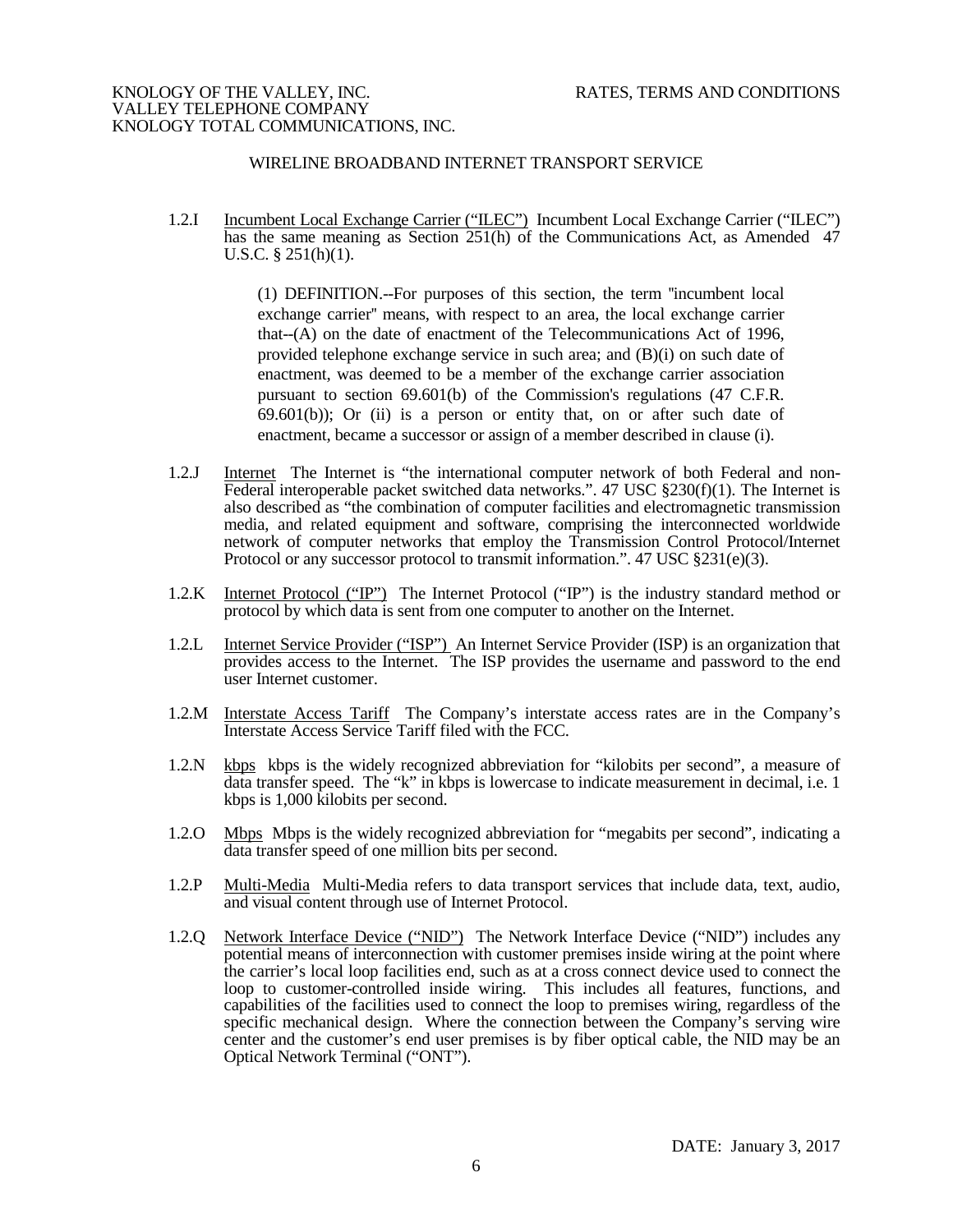# WIRELINE BROADBAND INTERNET TRANSPORT SERVICE

- 1.2.R Network Service Providers Network Service Providers are Internet Service Providers (ISPs) or Multi-Media providers who provide retail services to end user customers based on transmission of data through use of Internet Protocol.
- 1.2.S Optical Network Terminal ("ONT") An optical network terminal ("ONT") resides at the end user customer premises end of the passive optical network ("PON"). The ONT provides the interface between the network and the end user customer's equipment.
- 1.2.T Rates, Terms and Conditions "Rates, Terms and Conditions" refers to this document as a whole comprising the rates, terms and conditions applicable to the provision of Services to Customers by the Company.
- 1.2.U Services "Services" comprise the Wireline Broadband Internet Transport Service ("WBITS") offerings by the Company under these Rates, Terms and Conditions "Services".
- 1.2.V Study Area A study area is a geographic segment of an ILEC's telephone operations and generally corresponds to an incumbent local exchange carrier's entire service territory within a state for which the National Exchange Carrier Association, Inc. ("NECA") has assigned a six-digit study area code ("SAC").
- 1.2.W Telecommunications Telecommunications is the transmission of voice communications or, subject to the transmission capabilities of the service, the transmission of data, facsimile, signaling, metering, or any other form of intelligence.
- 1.2.X Voice-Data WBITS The term "Voice-Data" when used in the context of WBITS refers to provision of Service over a line that also carries Company provided local exchange switched voice service to the customer premises.
- 1.2.Y Wire Center A wire center is the location of an ILEC switching facility and also may refer to the area encompassed by the wire center boundaries defining the area in which all customers are connected to a given wire center.
- 1.2.Z Wireline Broadband Internet Transport Service ("WBITS") Wireline Broadband Internet Transport Service ("WBITS") is a high-speed data access service that is made available to Network Service Providers for connection to the Company's end user customers over existing company local exchange facilities for provision broadband services employing Internet Protocol.

# **2. Terms and Conditions**

## **2.1 Undertaking of the Company**

 $2.1.A$  Scope

The Company makes Services available to Network Service Providers on a wholesale basis to be used by the Customer in provisioning end user customer services. Services are described in Section 3 of these Rates, Terms and Conditions.

The Company utilizes a single DSL Access Service Connection Point located within the study area of Knology of the Valley, Inc. for both Knology of the Valley, Inc. and Valley Telephone Company, LLC.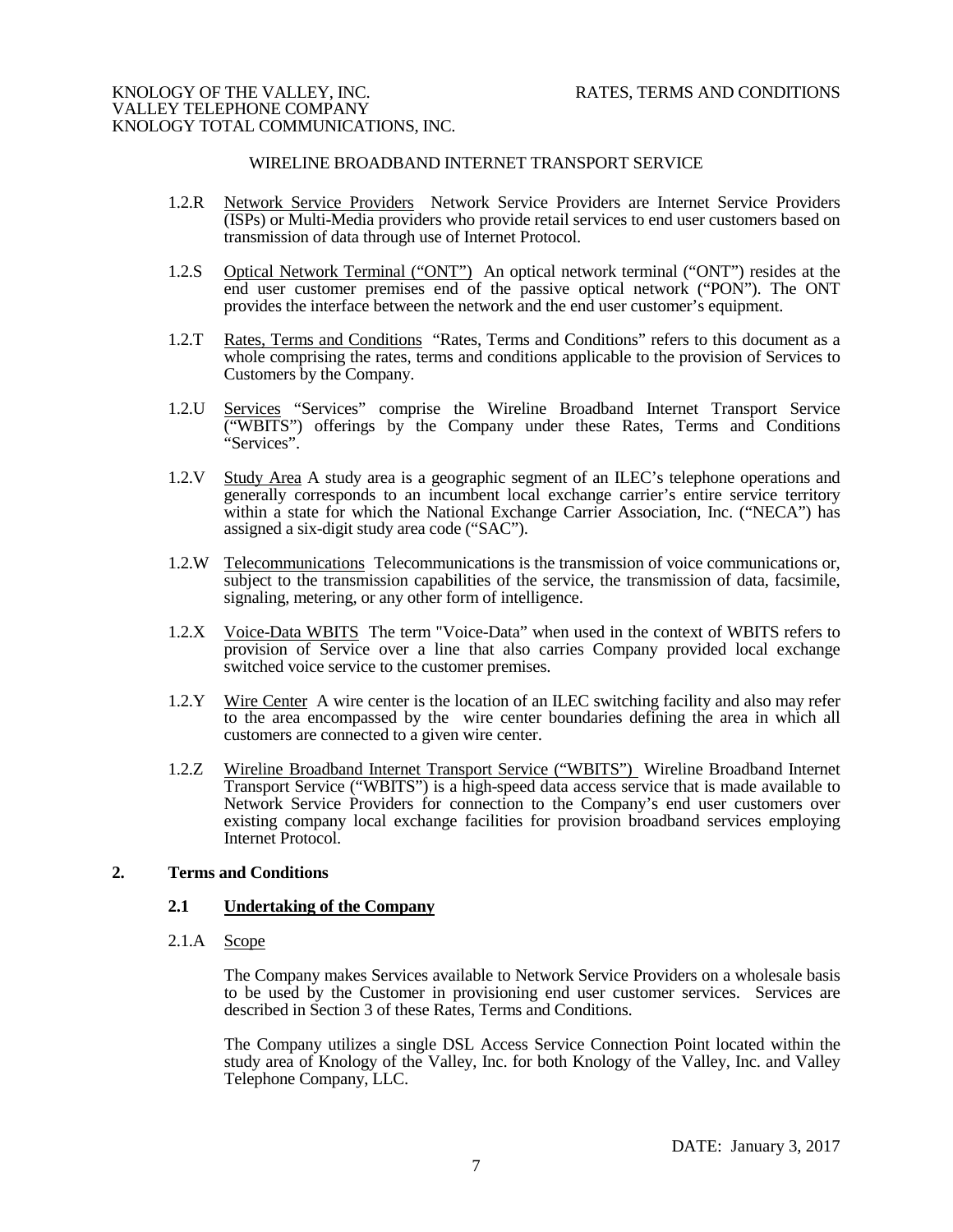# WIRELINE BROADBAND INTERNET TRANSPORT SERVICE

Connecting the Customer's network to the Company's WBITS network requires the Customer to order either interstate High Capacity Special Access Service or Ethernet Transport Service ("ETS") sufficient to carry the Customer's data between its premises and the Company's designated DSL Access Connection Point. The Company provides interstate High Capacity Special Access under Interstate Access Service Tariff filed with the FCC.

Provision of Ethernet Transport Service to a Customer for connection to the Company's DSL Access Service Connection Point is available on an individual case basis ("ICB").

#### 2.1.B Limitations

- (1) The Services provided pursuant to these Rates, Terms and Conditions are offered subject to the availability of facilities and the other provisions of these Rates, Terms and Conditions.
- (2) The Company does not undertake to transmit communications or messages, but rather furnishes facilities, Service and equipment for such transmissions by the Customer.
- (3) The Company retains the right to deny Service to any Customer that fails to comply with the rules and regulations of these Rates, Terms and Conditions, or other applicable rules, regulations or laws.

#### **2.2 Obligations of the Customer**

- 2.2.A All Customers assume general responsibilities in connection with the provision and use of the Company's Service. General responsibilities are described in this section. When facilities, equipment, and/or communication systems provided by others are connected to the Company's facilities, the Customer assumes the additional responsibilities as set forth in Section 2.2, herein.
- 2.2.B The Customer is responsible for the payment of all charges for any and all Services or facilities provided by the Company to the Customer.
- 2.2.C The Customer shall indemnify and save harmless the Company from and against all loss, liability, damage and expense, including reasonable counsel fees, due to claims for libel, slander, or infringement of copyright or trademark in connection with any material transmitted by the Customer using the Company's Services; and any other claim resulting from any act or omission of the Customer in the use of the Company's facilities.

#### 2.2.D Dealings with End User Customers

(1) The Customer will deal directly with its end user customers with respect to all matters pertaining to the service provided, including marketing, sales, ordering, installation, maintenance, trouble reporting, repair, billing and collections. The Customer will not direct its end users to contact the Company for any aspect of the service the Customer provides with Services provided by the Company.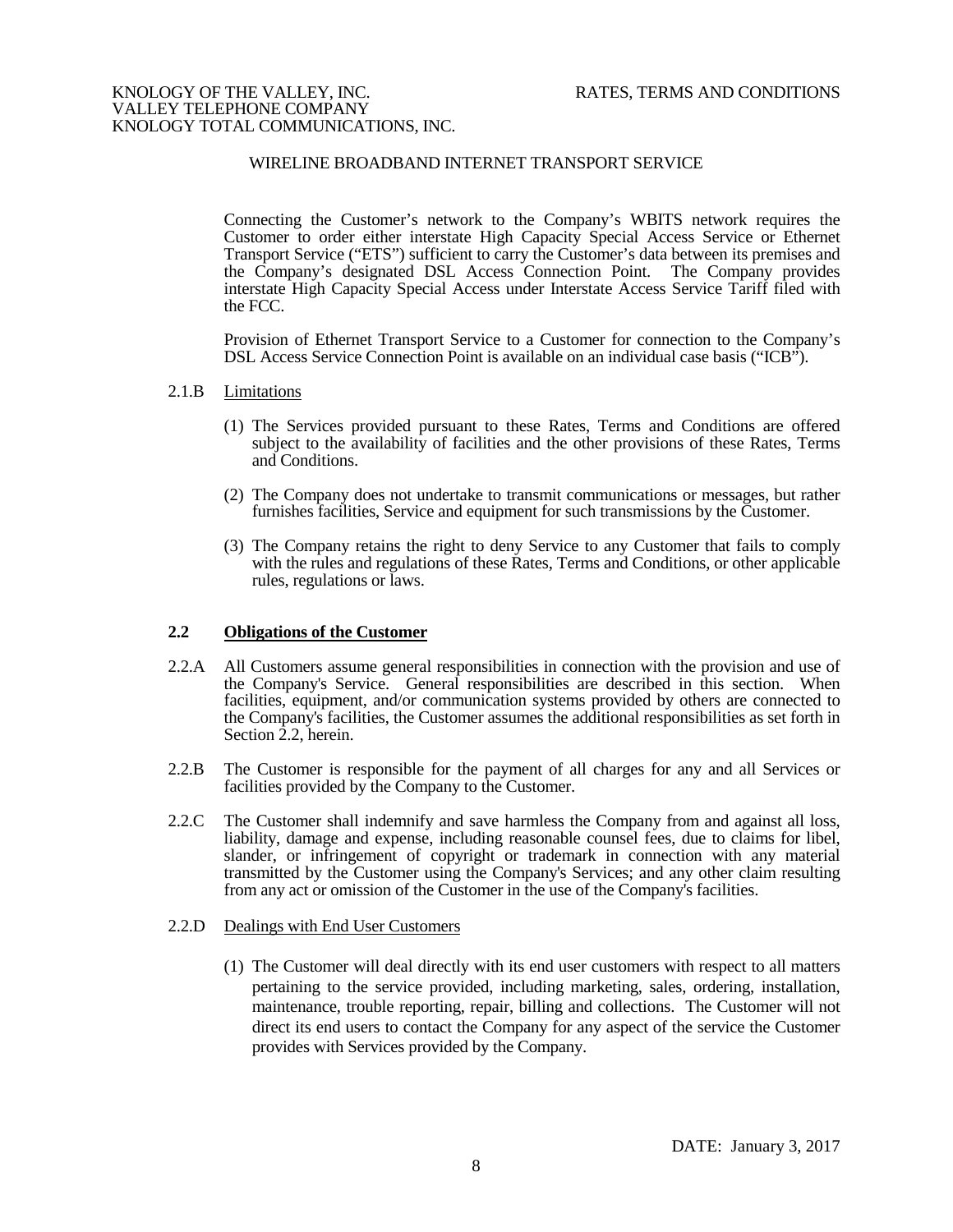# WIRELINE BROADBAND INTERNET TRANSPORT SERVICE

- (2) The Customer will submit orders for WBITS to the Company in a format and manner designated by the Company.
- (3) The Customer will obtain the appropriate authorization to allow the Company to provision WBITS Voice-Data Service over the Customer's end user's existing telephone exchange service line.
- 2.2.E The Customer shall reimburse the Company for damages to the Company's facilities caused by any negligence or willful act or acts on the part of the Customer.
- 2.2.F In the event a suit is brought by the Company, or an attorney is retained by the Company to collect any bill or enforce the terms of these Rates, Terms and Conditions against a Customer, that Customer shall be responsible for payment of all reasonable attorney's fees, court costs, costs of investigation and any and all other related costs and expenses incurred by the Company in connection therewith.
- 2.2.G The Customer understands that the Services are furnished subject to the condition that there will be no abuse, fraudulent and/or illegal use thereof. Such activity includes, but is not limited to:
	- (1) Using the Service for any purpose which is in violation of any law.
	- (2) Obtaining or attempting to obtain Services through any scheme, false representation and/or use of any fraudulent means or devices whatsoever with the intent to avoid payment, in whole or in part, of charges for Services, or assisting any other person or firm in such regard.
	- (3) Using the Services in a manner that interferes unreasonably with the use of Service by one or more other Customers.

# **2.3 Liabilities of the Company**

Except as stated in this Section 2.3, the Company shall have no liability or damages of any kind arising out of or related to events, acts, rights or privileges contemplated in the Rates, Terms and Conditions.

- 2.3.A The liability of the Company for damages resulting in whole or in part from or arising in connection with the furnishing of Service under the Rates, Terms and Conditions including, but not limited to, mistakes, omissions, interruptions, delays, errors or other defects or misrepresentations shall not exceed an amount equal to the charges under the Rates, Terms and Conditions applicable to the specific call (or portion thereof) that was affected. No other liability shall attach to the Company.
- 2.3.B The Company shall not be liable for any failure of performance hereunder due to causes beyond its control, including, but not limited to: (1) acts of God, fires, flood or other catastrophes; (2) any law, order, regulation, directive, action or request of the United States Government, or any other government, including state and local governments having jurisdiction over the Company, or of any department, agency, bureau, corporation or other instrumentality of any one or more of said governments, or of any civil or military authority; or (3) national emergencies, insurrections, riots, wars or other labor difficulties.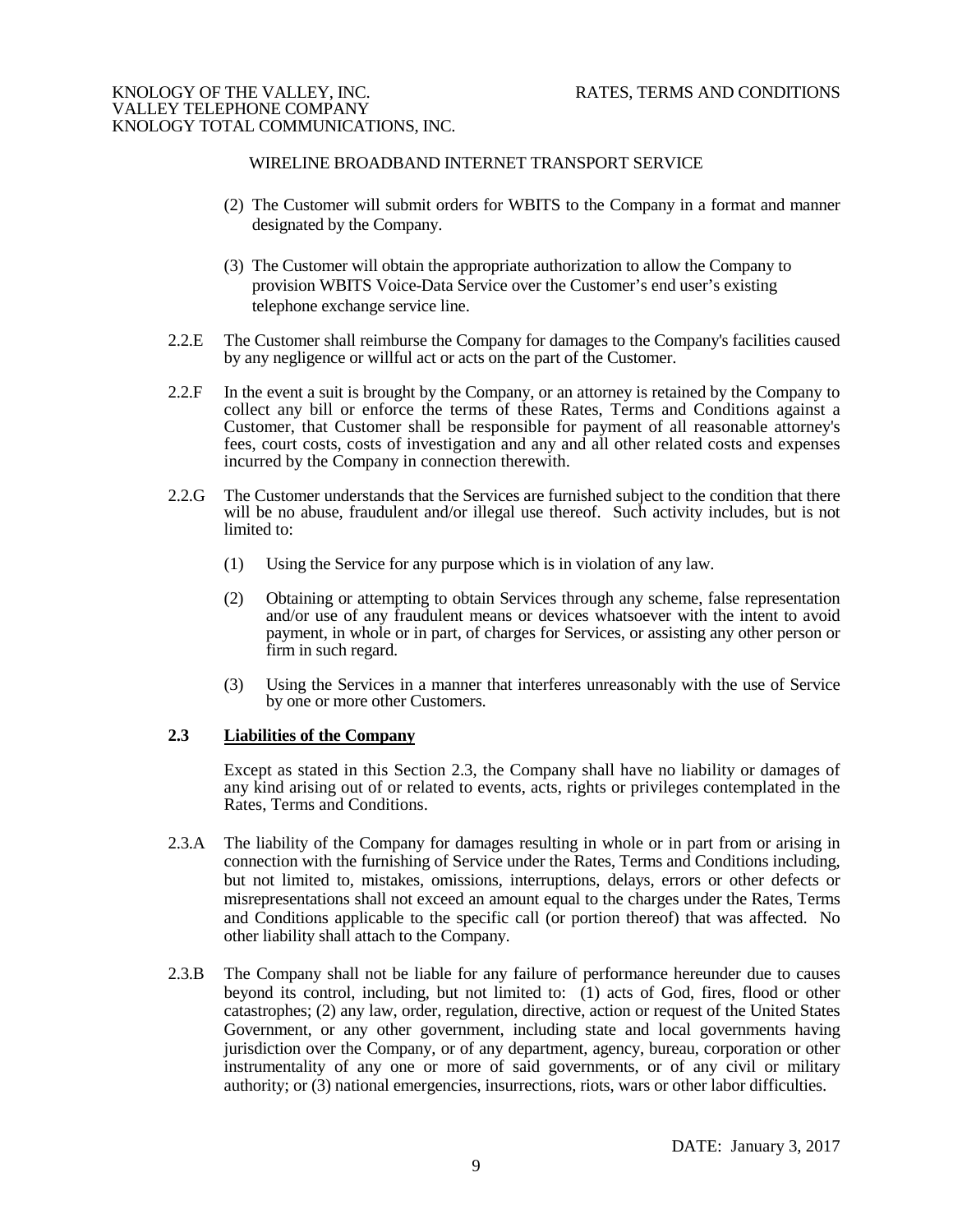# WIRELINE BROADBAND INTERNET TRANSPORT SERVICE

2.3.C The Company shall not be liable for any act or omission of any other entity furnishing facilities, equipment, or services used by a Customer, with the Company's Services. In addition, the Company shall not be liable for any damages or losses due to the failure or negligence of any Customer or due to the failure of Customer Provided Equipment, Customer's facilities or Customer's services.

# **2.4 Application for Service**

The Customer must place an Application for Service with the Company to initiate, cancel or change the Services provided pursuant to these Rates, Terms and Conditions. Applications for Services may be either in writing or orally and provide, at a minimum, the following information:

- 2.4.A Customer's name(s), telephone number(s) and address(es). In the case of a corporation or partnership, a designated officer or agent shall be named as the contact person for such corporation or partnership.
- 2.4.B Name(s), address(es) and telephone number(s) of person(s) to whom notices from the Company to the Customer shall be addressed, if different from (A) above.

#### **2.5 Technical Standards Supplement ("TS Supplement")**

The Company and the Customer shall agree to the industry technical standards applicable to the transmission of data between the Customer and the Company through use of the Company's WBITS provided pursuant to these Rates, Terms and Conditions and the Agreement. The agreed to technical standards shall be documented in the Technical Standards Supplement ("TS Supplement"). The TS Supplement shall be signed by both parties and incorporated by reference into the Agreement.

The TS Supplement can be amended, from time to time, based on mutual agreement of the Customer and the Company. If an industry standard becomes obsolete or is otherwise no longer supported by vendors associated with the Company's network, any duties with respect to technical standards are vitiated. In the event the Customer and the Company do not come to agreement regarding replacement industry standards, the Company shall choose the replacement industry standard most commonly used by the industry.

# **2.6 Charges and Payments for Service or Facilities**

# 2.6.A Deposits

- (1) The Company may, in order to safeguard its interests, require a Customer to make a suitable deposit or provide a surety bond or letter of credit in the amount of the required deposit as a guarantee of the payment of charges for Service. The Company shall have the right to require the Customer to make a deposit prior to or at any time after provision of any Service, not to exceed three (3) months estimated charges for said Service. The Company may increase the amount of the deposit to reflect increases in the Customer's annual bill. The Customer will receive a receipt for the deposit.
- (2) Any deposit as referred to in this Section shall be held by the Company to secure the payment of the Customer's bill. At the Company's option, the deposit may be refunded or credited to the Customer at any time prior to the termination of Service. Otherwise,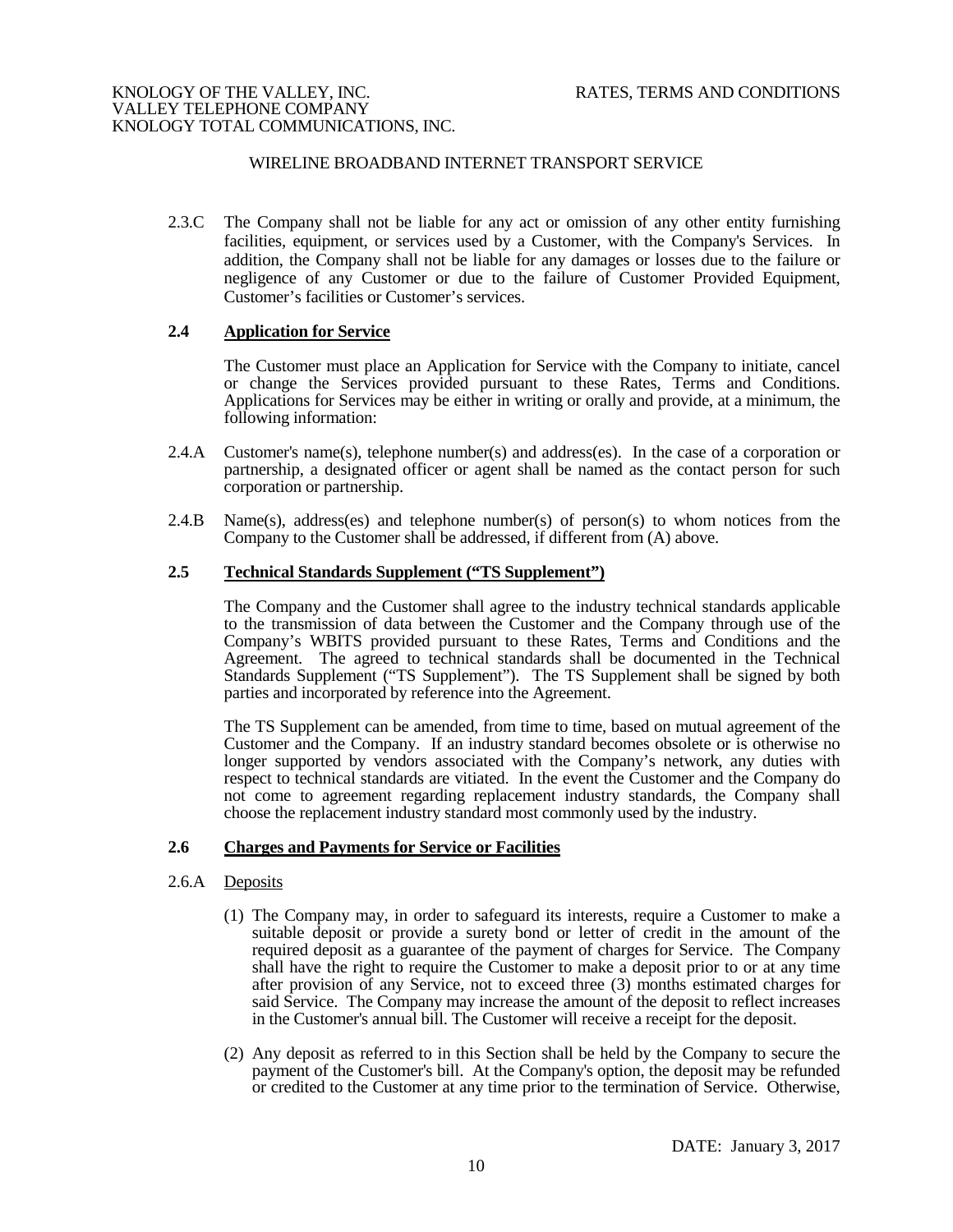#### WIRELINE BROADBAND INTERNET TRANSPORT SERVICE

the deposit will be returned to the customer upon termination of service if all outstanding balances have been satisfied.

- (3) Interest will be paid by the Company on all sums held on deposit at the rate established statutorily for Customer deposits. The interest will be accrued for the period during which the deposit is held by the Company. (Insert specific interest rate??)
- (4) The fact that a deposit is made does not relieve the Customer from making advance payments or from complying with the Company's regulations for the payment of bills in accordance with the terms herein and does not constitute a waiver or modification of the regulations of the Company providing for the discontinuance of Service for nonpayment of any sums due the Company for Service rendered.
- (5) Upon termination of Service, and assuming deposits of the Customer are not applied as indicated in Section 2.6.A.2, the deposit will be credited to the Customer's account and any credit balance will be refunded after all amounts due the Company have been paid.

#### 2.6.B Description of Payment and Billing Periods

- (1) Service is provided and billed on a monthly basis. Service will continue to be provided and billed on a monthly basis until canceled by the Customer through prior written notice given to the Company.
- (2) The Company shall establish the start date for monthly bill periods and such monthly periods shall continue through the term of the Agreement.
- (3) Proration of Charges

Adjustments for the quantities of Services established or discontinued in any billing period beyond the minimum period set forth for Services in other sections of the Rates, Terms and Conditions will be prorated to the number of days based on a 30 day month.

#### 2.6.C Taxes and Other Charges

In addition to payment for Services, Customer must pay all taxes, fees, surcharges and other charges that may be applicable, associated with the services provided to the Customer by the Company. Taxes and surcharges will be in the amounts that federal, state and local authorities require the Company to bill the Customer, but shall not be the type of taxes or surcharges customarily billed to end user customers. The Company will not provide advance notice of changes to taxes and surcharges, except as required by applicable law. All such taxes and charges shall be separately shown and charged on bills rendered by Company or its billing agent.

2.6.D Federal Universal Service Charge (FUSC)

Services are an interstate telecommunications services purchased by the Customer for use as a component of Internet Service, a non-telecommunications service and are thus subject to the Federal Universal Service Contribution Factor ("FUSC") assessed by the Company at the current quarterly contribution factor established for the quarter by the FCC pursuant to See 47 C.F.R. § 54.709(a). The FUSC charge is assessed at the quarterly contribution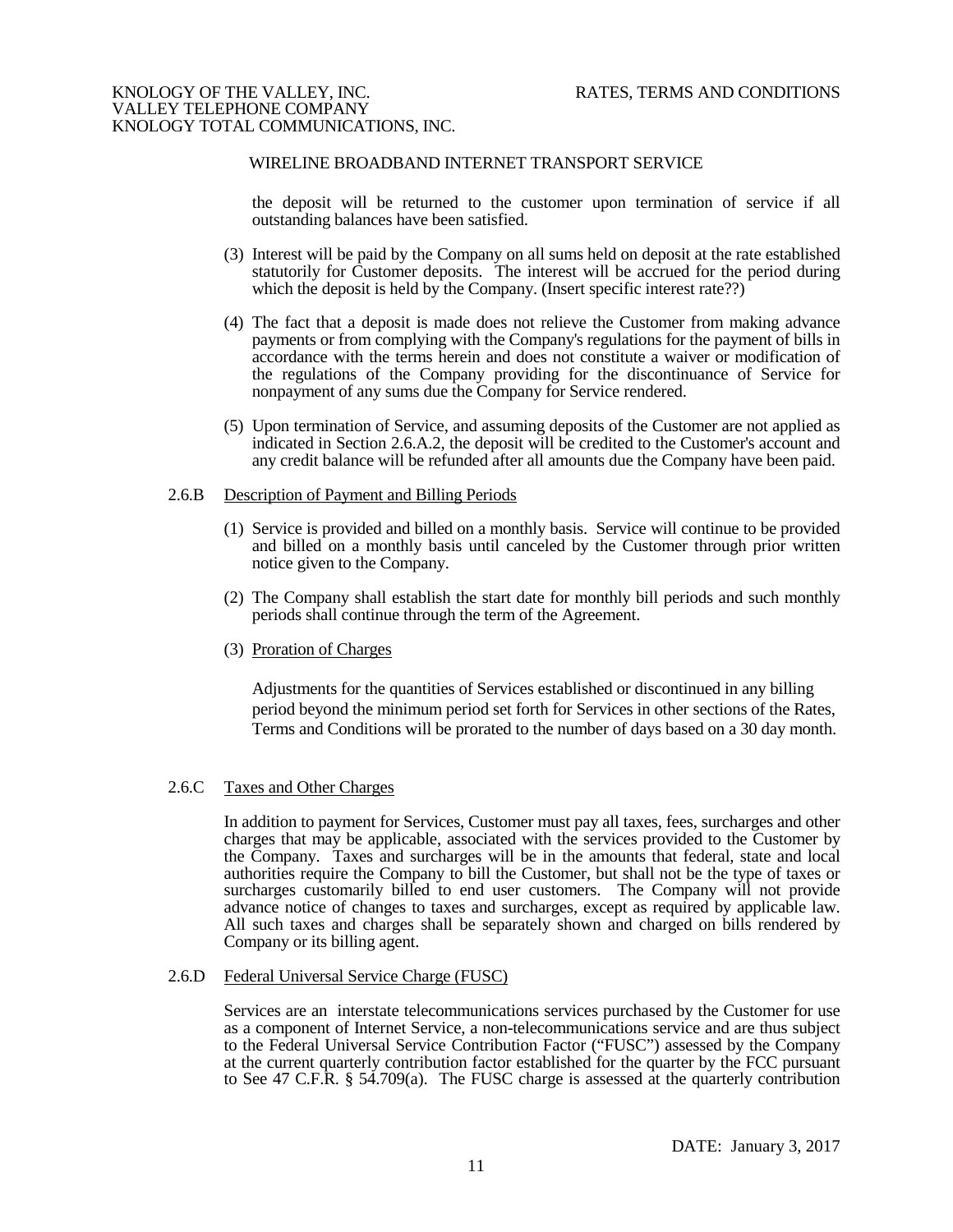#### WIRELINE BROADBAND INTERNET TRANSPORT SERVICE

factor in effect on the bill date for charges billed for Services. The FUSC owed by the Customer under the Rates, Terms and Conditions shall be equal to the Services billed multiplied by the current quarterly FUSC factor.

#### 2.6.E Payment and Late Payment Charge

- (1) Payment will be due as specified on the Customer bill. Commencing after that due date, a late charge of up to the highest interest rate allowable by state law will be applied to all amounts past due.
- (2) Collection procedures and the requirement for a deposit are unaffected by the application of a late payment charge. The late payment charge does not apply to unpaid balances associated with disputed amounts. Undisputed amounts on the same bill are subject to the late payment charge if unpaid and carried forward to the next bill.
- (3) Service may be denied or discontinued at the Company's discretion for nonpayment of amounts due the Company past the due date as specified in 2.6.E.1. Restoration of Service will be subject to all applicable installation charges.

#### 2.6.F Credit Allowance/Service Interruptions

- (1) Credit for failure of Service will be allowed only when failure is caused by or occurs in the Company's facilities or equipment owned, provided and billed for by the Company. Credit allowances will also be allowed for such periods where the Service is interrupted by the Company for access to its facilities for the purposes of investigating and clearing troubles and/or maintenance.
- (2) Credit allowances for failure of Service or equipment starts when the Customer notifies the Company of the failure and ceases when the operation has been restored.
- (3) The Customer shall notify the Company of failures of Service or equipment and make reasonable attempts to ascertain that the failure is not caused by Customer Provided Equipment or Customer provided facilities, any act, or omission of the Customer, or in wiring or equipment connected to the Customer's terminal.
- (4) Only those portions of the Service or equipment operation disabled will be credited.
- (5) A credit allowance will not be given for interruptions caused by the negligence or willful act of the Customer, or interruptions caused by failure of equipment or service not provided by the Company. A credit allowance will also not be given for any failure of performance hereunder due to causes beyond its control, including, but not limited to: (1) acts of God, fires, flood or other catastrophes; (2) any law, order, regulation, directive, action or request of the United States Government, or any other government, including state and local governments having jurisdiction over the Company, or of any department, agency, bureau, corporation or other instrumentality of any one or more of said governments, or of any civil or military authority; or (3) national emergencies, insurrections, riots, wars or other labor difficulties.

#### 2.6.G Service Interruption Measurement

In the event of an interruption of Service that exceeds the minimum requirements set forth in this paragraph, the Company shall make a credit allowance at the Customer's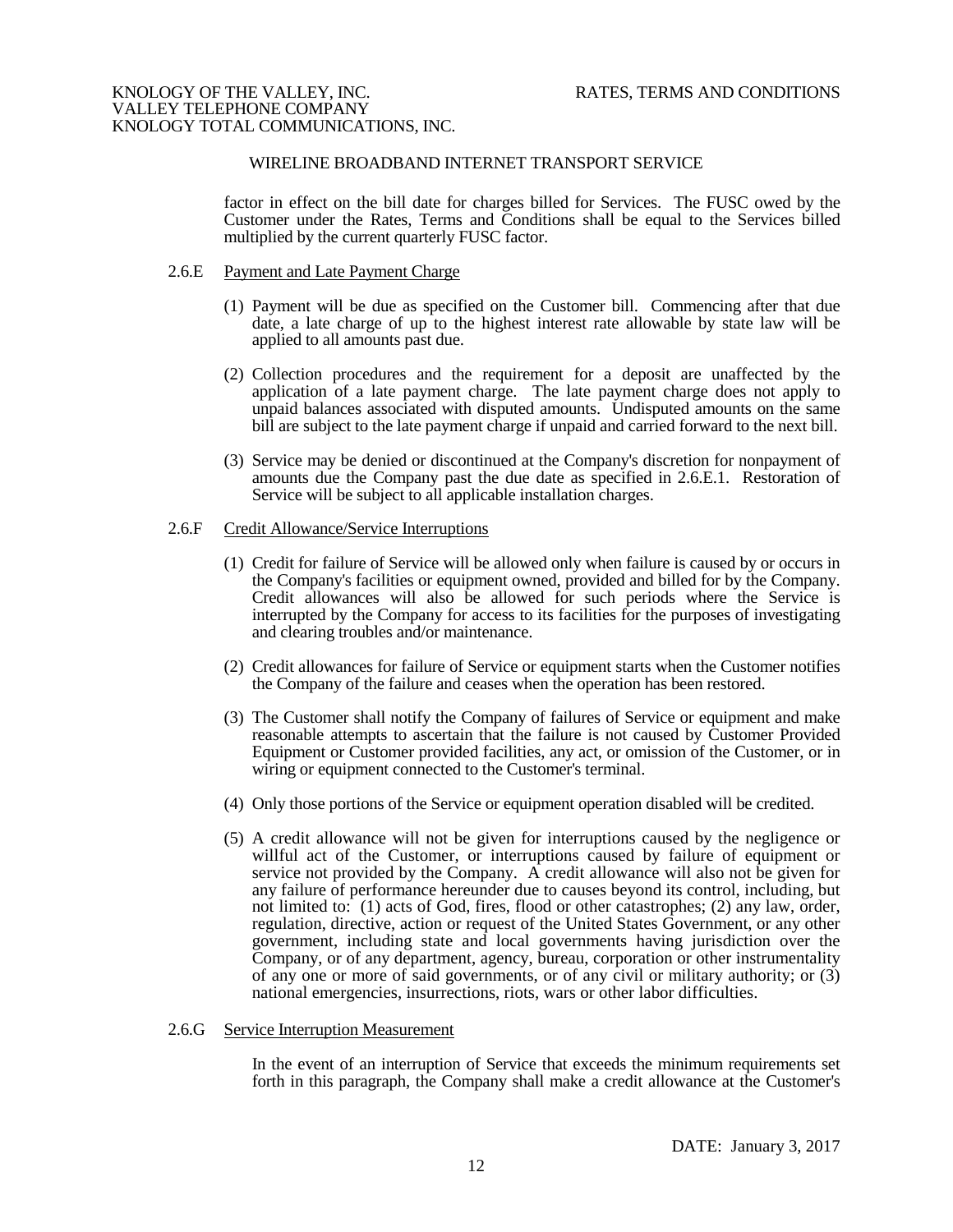# WIRELINE BROADBAND INTERNET TRANSPORT SERVICE

request for a pro rata adjustment of all Service charges billed by the Company for Services rendered inoperative by the interruption. The credit allowance will be computed by dividing the duration of the Service interruption measured in 24 hour days, from the time the interruption is reported to the Company, by a standard 30 day month, and then multiplying the result by the Company's fixed monthly charges for each interrupted Service.

#### **2.7 Termination or Denial of Service by the Company**

- 2.7.A The Company may, immediately and without notice to the Customer, and without liability of any nature, temporarily deny, terminate, or suspend Service to any Customer:
	- (1) In the event such Customer or its agent: (a) willfully damages the Company equipment, interferes with use of the Company's Service by other Customers of the Company; (b) unreasonably places capacity demands upon the Company's facilities or Service; or (c) violates any statute or provision of law, or any rule or regulation of any state or federal regulatory agency relating to communications; or (d) otherwise fails to comply with the provisions of these Rates, Terms and Conditions or applicable law; or
	- (2) In the event a Customer becomes insolvent, is the subject of any formal legal proceeding commenced in a court involving a voluntary or involuntary petition or proceeding in bankruptcy, seeks protection or relief from creditors in a formal legal proceeding after a filing for such relief, or executes an assignment for the benefit of creditors; or
	- (3) In the event the Company determines that any Service is being used fraudulently or illegally, whether by a Customer or its agent.
	- (4) In the event the end user customer served by the Customer by Voice-Data WBITS terminates local exchange service provided by the Company, the Company will terminate provision of WBITS Service to the Customer for the line serving the end user customer. It is the responsibility of the Customer to inform its end user customers that the Customer's service to the end user customer will be terminated immediately in the event of cancelation by the end user customer of local exchange service provided by the Company or termination of local exchange service by the Company, whether temporary or permanent, for any lawful reason.

# **2.8 Billing Disputes**

If Customer believes Customer has been billed by the Company in error, Customer must contact the Company within 60 days of the date of the bill which contains the disputed charge. Refunds or adjustments will not be issued for any charge that is more than 60 days old at the time Customer notifies the Company. Customer may withhold from payment to the Company the disputed portion of any bill pending resolution of the dispute. Customer must pay all non-disputed charges on the bill by the due date indicated on the bill. The Company will notify Customer of the results of its inquiry, and either adjust the billing, issue a credit, or notify Customer that all or a portion of the disputed amount is still owed. Customer will be required to pay such amount within 15 days thereafter, and if Customer fails to pay this amount within the time required, Customer's account will be deemed past due and unpaid and Customer's Service subject to termination under Section 2.6 above. Any payments Customer withholds pending resolution of the dispute may be subject to a late payment charge at the highest interest rate allowable by law applied to past due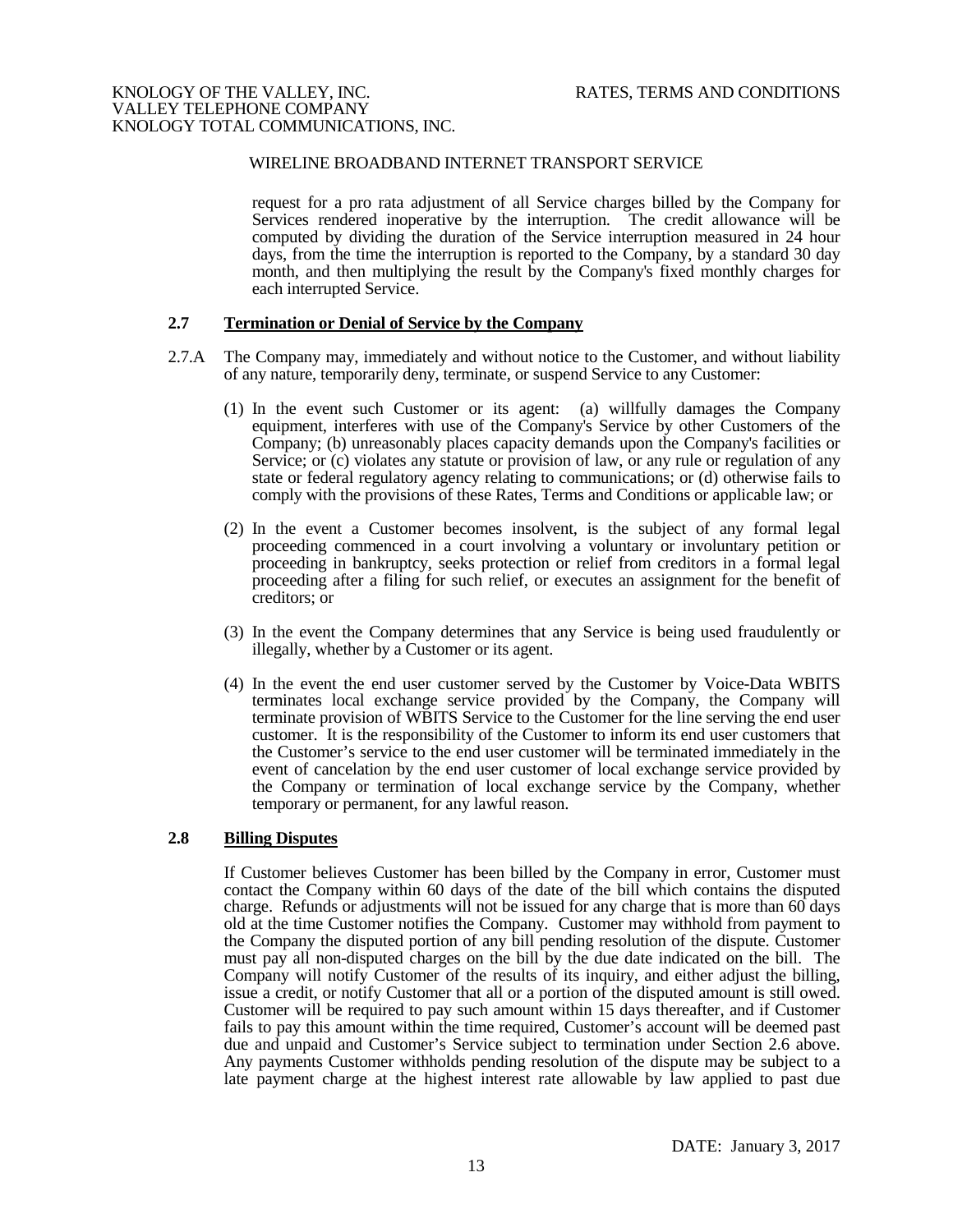# WIRELINE BROADBAND INTERNET TRANSPORT SERVICE

amounts.

#### **3. Description of Service**

#### **3.1 General**

Wireline Broadband Internet Transport Service ("WBITS") enables data traffic generated by a Customer-provided modem to be transported from the premises of the Company's end user customer to the Company's DSL Access Service Connection Point using the Company's local exchange service facilities. A DSL Access Service Connection Point is an interconnection point designated by the Company at which the Customer may interconnect WBITS provided by the Company under the Agreement and Rates, Terms and Conditions with transmission facilities ordered by the Customer under the Company's Special Access High Capacity offerings under Interstate Access Tariff filed with the FCC. The DSL Access Service Connection Point aggregates WBITS data.

#### 3.1.A DSL Access Service Connection

The Company offers transport of Network Service Provider traffic between the Network Service Provider's designated premises and the DSL Access Service Connection Point through Special Access High Capacity Services under Interstate Access Service Tariff filed with the FCC. Special Access High Capacity connections do not support Ethernet connections to the Company's WBITS network. The Company offers Special Access High Capacity services at 1.544 Mbps or 44.736 Mbps.

Provision of Ethernet Transport Service ("ETS") to a Customer for connection to the Company's DSL Access Service Connection Point is available on an individual case basis ("ICB").

#### 3.1.B Designated End User Premises

The Company's WBITS allows Customers to establish broadband Internet connections to the Customer's designated end user customer premises.

The connection speed or "sync rate" is between the Network Interface Device ("NID") at the Customer's designated end user customer premises and the packet-mode data modem equipment. Actual data transfer or throughput may be lower than the sync-rate due to Internet congestion, server or router speeds, protocol overheads, end user use of multiple applications and other factors that may not be under the Company's control.

WBITS will be provided by the Company subject to the availability and limitations of Company wire centers and outside plant facilities.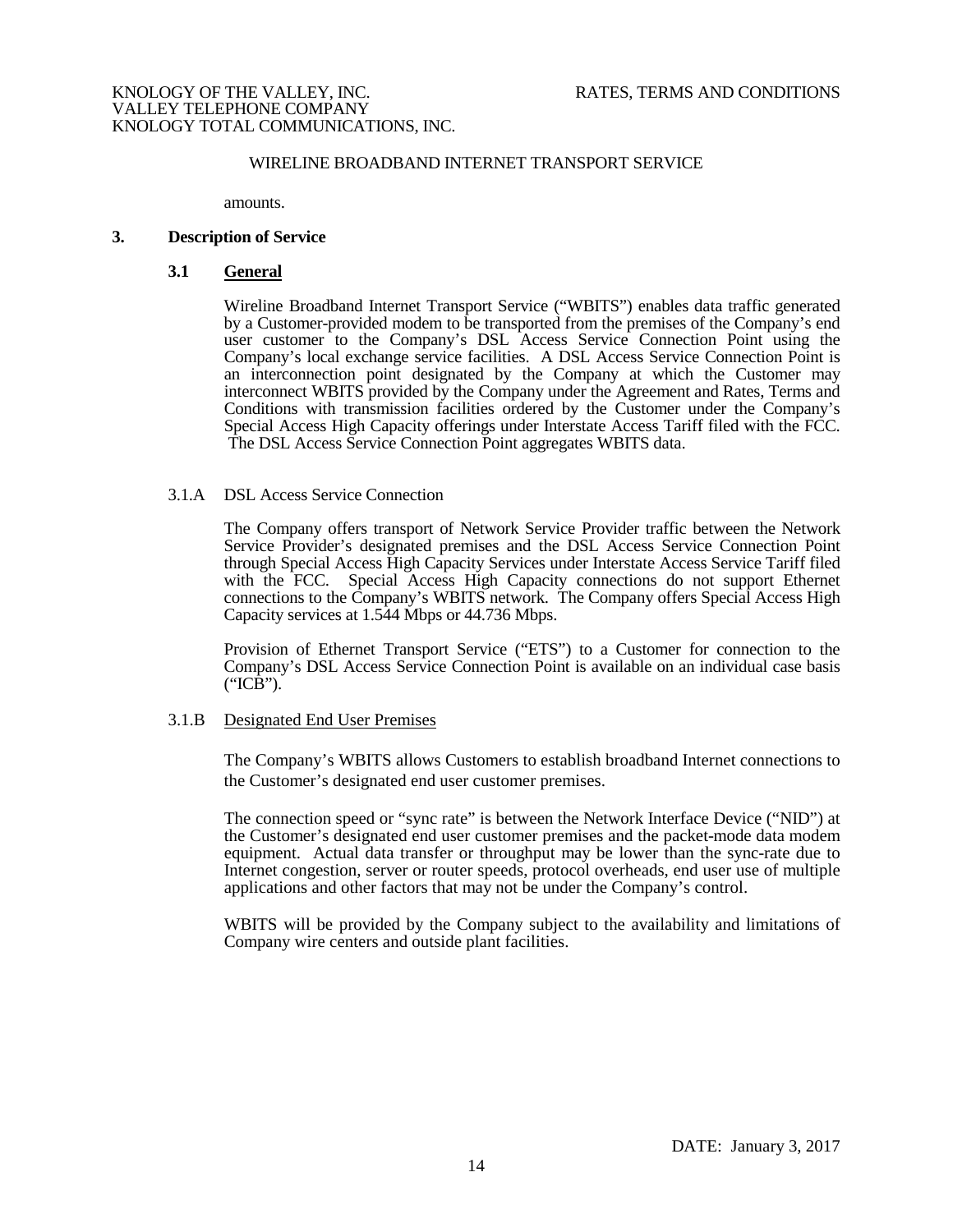# WIRELINE BROADBAND INTERNET TRANSPORT SERVICE

#### **3.2 Service Options**

WBITS is provided by the Company based on available Service options. Service options include Voice-Data WBITS and Data-Only WBITS.\*

#### **3.3 WBITS Provisioning**

#### 3.3.A Responsibility of the Company

- (1) WBITS will be provisioned over existing Company local exchange service lines or copper facilities.
- (2) The Company will determine if the associated local exchange service line or copper facilities are suitable for use with the WBITS option ordered by the Customer. Service will not be provided on lines that are not suitable for WBITS or on lines that produce interference with other services provided by the Company.
- (3) The Company will provision and maintain WBITS for the Customer between the NID at the Customer's designated end user customer premises and the Customer's Special Access High Capacity DSL Access Connection Point.
- (4) The Company reserves the right to temporarily interrupt WBITS for wire center or network maintenance, software updates, and in emergency situations.

#### 3.3.B Responsibility of the Customer

- (1) The Customer is responsible for obtaining and installing compatible Customer end user customer premises equipment (DSL modems and/or routers) used for connection to Company WBITS
- (2) The Customer is responsible for ensuring the continuing compatibility of CPE at the end user premises. The Customer and/or end user shall be responsible for any expenses incurred for required changes to Customer and/or end user equipment or facilities in order to make such equipment or facilities compatible with Company WBITS.
- (3) The Customer is responsible for providing the Company with the necessary information to provision the WBITS to its end user customers.
- (4) The Customer ordering WBITS on behalf of its end user customers must obtain and maintain record of a letter of agency authorizing the Customer to act as the agent of the end user subscriber. Upon request from the Company, the Customer will provide the Company with a copy of the letter of agency.

\*See Addendum for introduction of Consumer Broadband Only Loop rates, terms and conditions which supersede Data-Only services effective January 3, 2017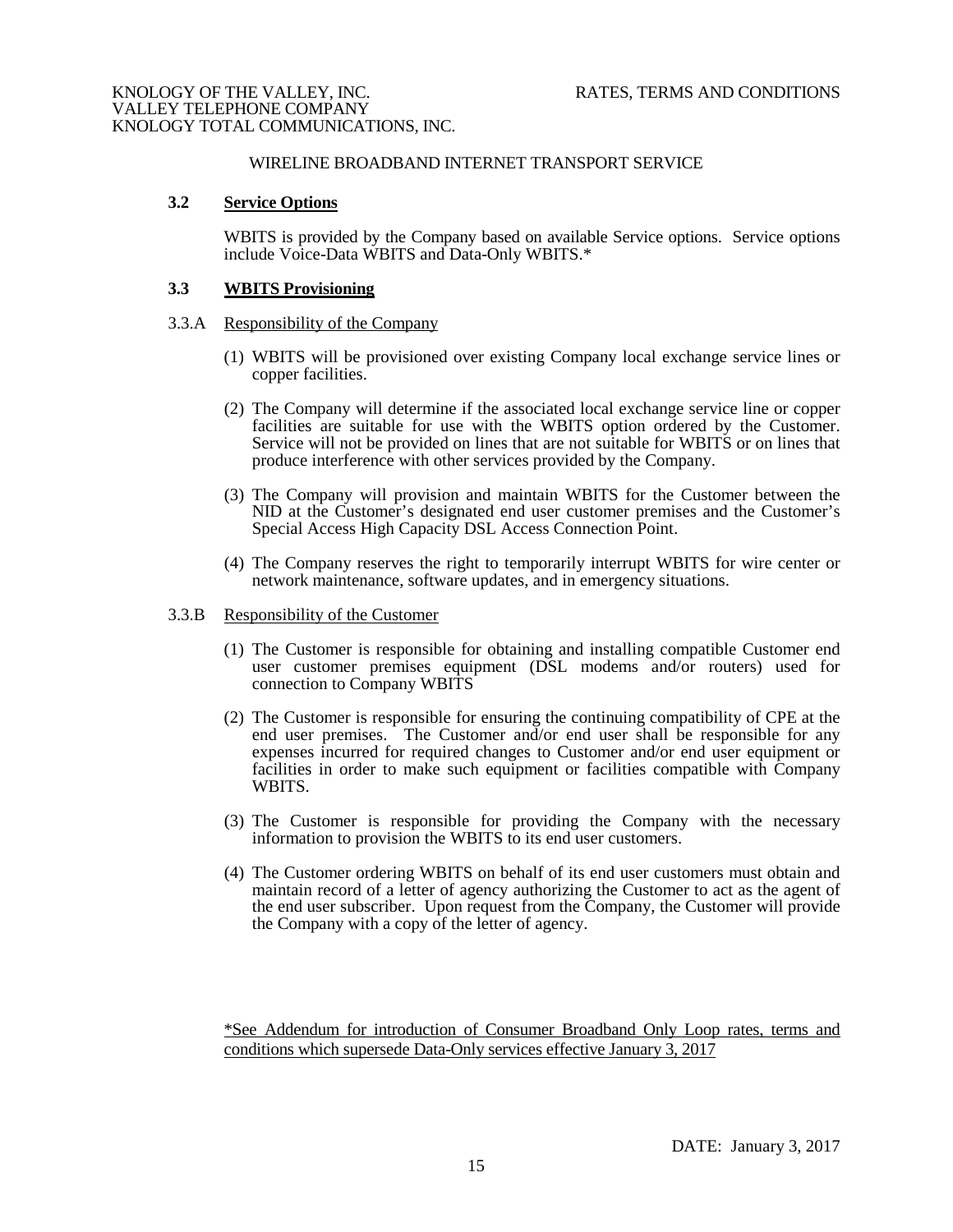## WIRELINE BROADBAND INTERNET TRANSPORT SERVICE

- (5) The Customer must have connectivity to Company's Special Access High Capacity Service where Customer chooses to purchase WBITS. The rates and charges for Special Access High Capacity Service are in addition to the rates and charges for WBITS as set forth in these Rates, Terms and Conditions.
- (6) The Company will obtain the appropriate authorization to allow the Company's employees or agents to enter the Customer's designated end user customer premises at any reasonable hour for the purpose of installing, inspecting, repairing or removing the NID or drop associated with WBITS.
- (7) The Customer is responsible for providing all customer support, marketing, billing, ordering and repair to and for its end users.
- (8) The Customer is responsible for all dealings with its end user customers.
- (9) The Customer shall at all times be the Company's customer of record with respect to all Services purchased hereunder and shall be responsible for payment to Company. Customer retains all responsibility for billing its end user customers and for any claim an end user customer may make concerning unauthorized billing.

# **3.4 Rate Regulations**

#### 3.4.A Rate Elements

There are four types of rates and charges applicable to WBITS. These are a monthly connection WBITS access service connection charge, a monthly WBITS line rate, a nonrecurring charge, and a WBITS network reconfiguration charge.

(1) Monthly WBITS Access Service Connection Charge

A single monthly WBITS Access Service Connection Charge applies for each month the Customer connects to the Company's WBITS network. Monthly Access Service Connection Charges are based on the volume of WBITS lines provided to the Customer for the month preceding the billing period. The WBITS Access Service Connection Charges covers, among other things, the cost of the DSL Access Service Connection provided by the Company for termination of the High Capacity Special Access Service transport ordered from the Company by the Customer under the Company's Interstate Access Service Tariff filed with the FCC.

(2) Monthly WBITS Line Rates

The monthly WBITS Line Rate applies each month or fraction thereof for each local exchange service line equipped with WBITS.

(3) Nonrecurring Charges

A nonrecurring charge applies per local exchange service line for the installation of WBITS. For one (1) or three (3) year term commitments, the nonrecurring charge for connection of the Customer's service to an end user customer does not apply.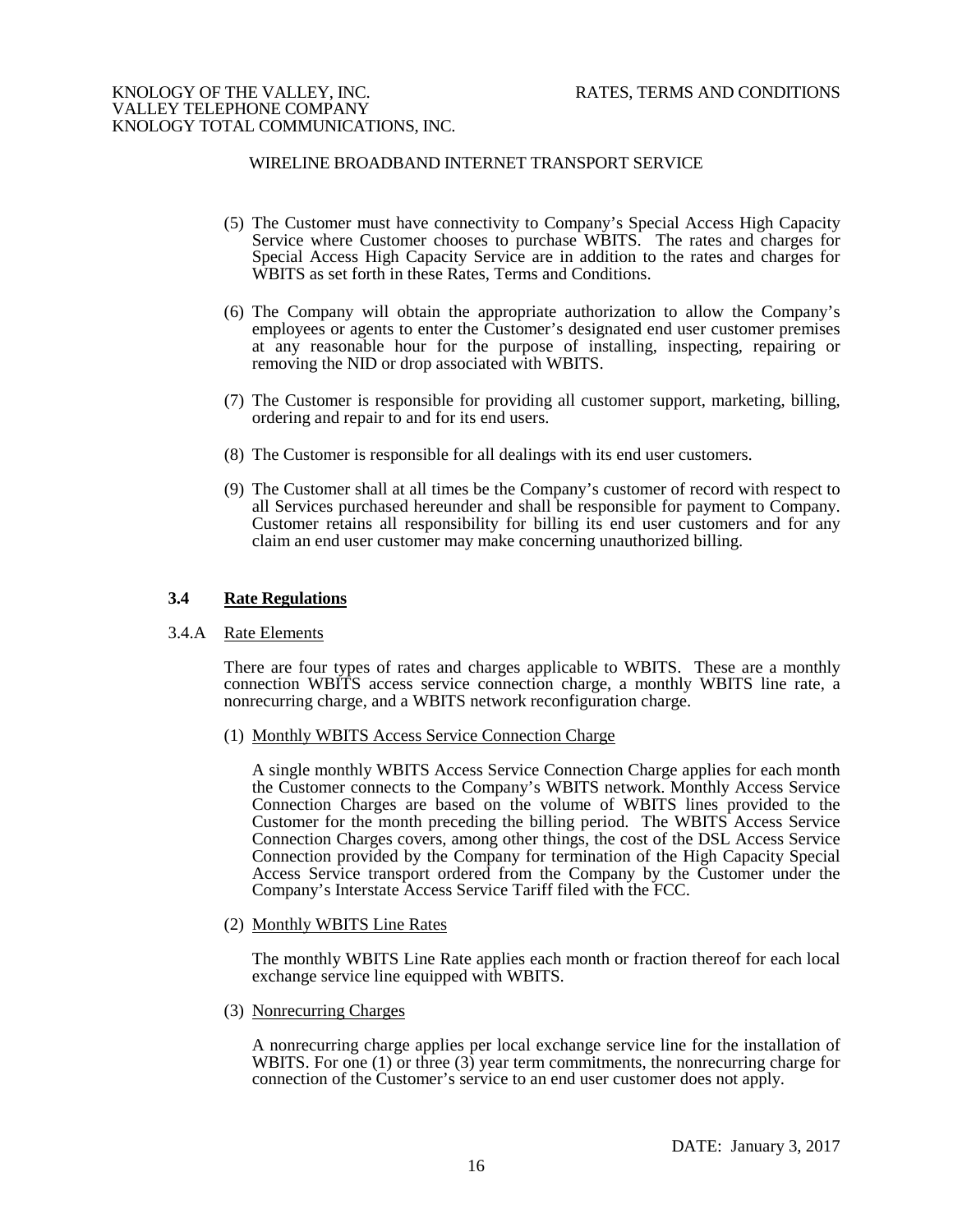# WIRELINE BROADBAND INTERNET TRANSPORT SERVICE

A nonrecurring charge also applies to the establishment of a WBITS Access Connection.

#### (4) WBITS Network Reconfiguration Charge

A WBITS Network Reconfiguration Charge applies when the WBITS Customer's ISP requests the Company to modify the Company's network to accommodate a change in the WBITS Customer's existing WBITS line. A nonrecurring charge applies for each request per WBITS line. The Company will bill the WBITS Network Reconfiguration Charge to the WBITS Customer's ISP. No WBITS Network Reconfiguration Charge shall apply where the change requested by the WBITS Customer is for an increase in WBITS transmission speed. No WBITS Network Reconfiguration Charge shall apply where the change requested by the WBITS Customer is for an increase in term commitment.

All changes to existing WBITS (including but not limited to change of ISP), other than changes involving WBITS Access Network Reconfigurations and administrative activities, will be treated as a discontinuance of the existing service and an installation of a new service. A nonrecurring installation charge will apply per WBITS line for this work activity.

#### 3.4.B Changes

All changes to existing WBITS (e.g., a change of Network Service Provider and restoral of the WBITS following a disconnect for non-payment of charges and/or a disconnect of the associated local exchange service line for any reason), other than the changes involving WBITS network reconfigurations under Section 3.4.A(4) preceding and administrative activities, will be treated as a discontinuance of the existing service and an installation of a new service. A nonrecurring installation charge will apply per WBITS line for this work activity.

The following administrative changes will be made without charge to the Customer:

- Change of customer designated premises address when the change of address is not a result of a physical relocation of equipment,
- Change in billing data (name, address or contact name or telephone),
- Change of billing account number,
- Change of agency authorization that requires no changes to the Company's network,
- Change of Customer contact name or telephone number, and
- Change of jurisdiction.

#### 3.4.C Line Conditioning

Line conditioning may be required if the facility will not accommodate WBITS technology. This may include, but is not limited to, the removal of load coils, bridge taps and/or repeaters. The Company does not warrant that line conditioning will permit the provision of WBITS technology. Line conditioning will be performed exclusively by the Company or its agents. The costs associated with line conditioning are the responsibility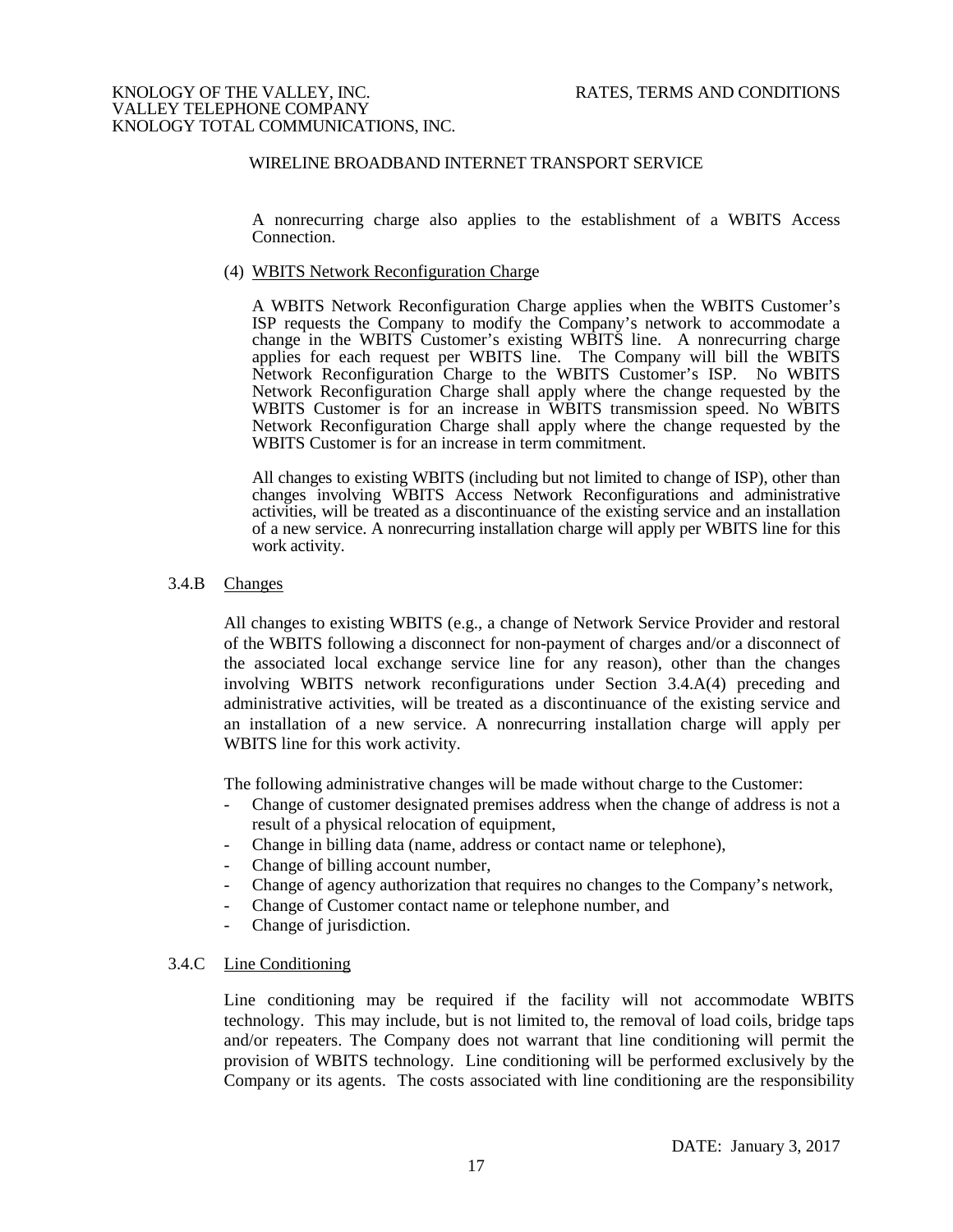# WIRELINE BROADBAND INTERNET TRANSPORT SERVICE

of the Customer. The Company will bill the Customer for all costs associated with line conditioning.

#### 3.4.D Minimum Period

Unless subject to a term commitment, the minimum period for which WBITS is provided to a Customer and for which charges are applicable is one (1) month.

#### 3.4.E Moves

A move involves a change in the physical location of one of the following:

- The Point of Termination at the Customer designated end user customer premises
- The Customer's designated end user customer premises

The charges for the move are dependent on whether the move is to a new location within the same building or to a different building.

(1) Moves within the Same Building

When the move is to a new location within the same building, the charge for the move will be an amount equal to one half of the nonrecurring (i.e., installation) charge for the service termination affected. There will be no change in the minimum period requirements.

# (2) Moves to a Different Building

Moves to a different building will be treated as a discontinuance and start of service and all associated nonrecurring charges will apply. New minimum period and all associated nonrecurring charges will apply. requirements will be established for the new services. The Customer will also remain responsible for satisfying all outstanding minimum period charges for the discontinued service.

# 3.4.F WBITS Term Plan Rates

The WBITS Term Plan allows Customers discounted access rates based upon the term commitment.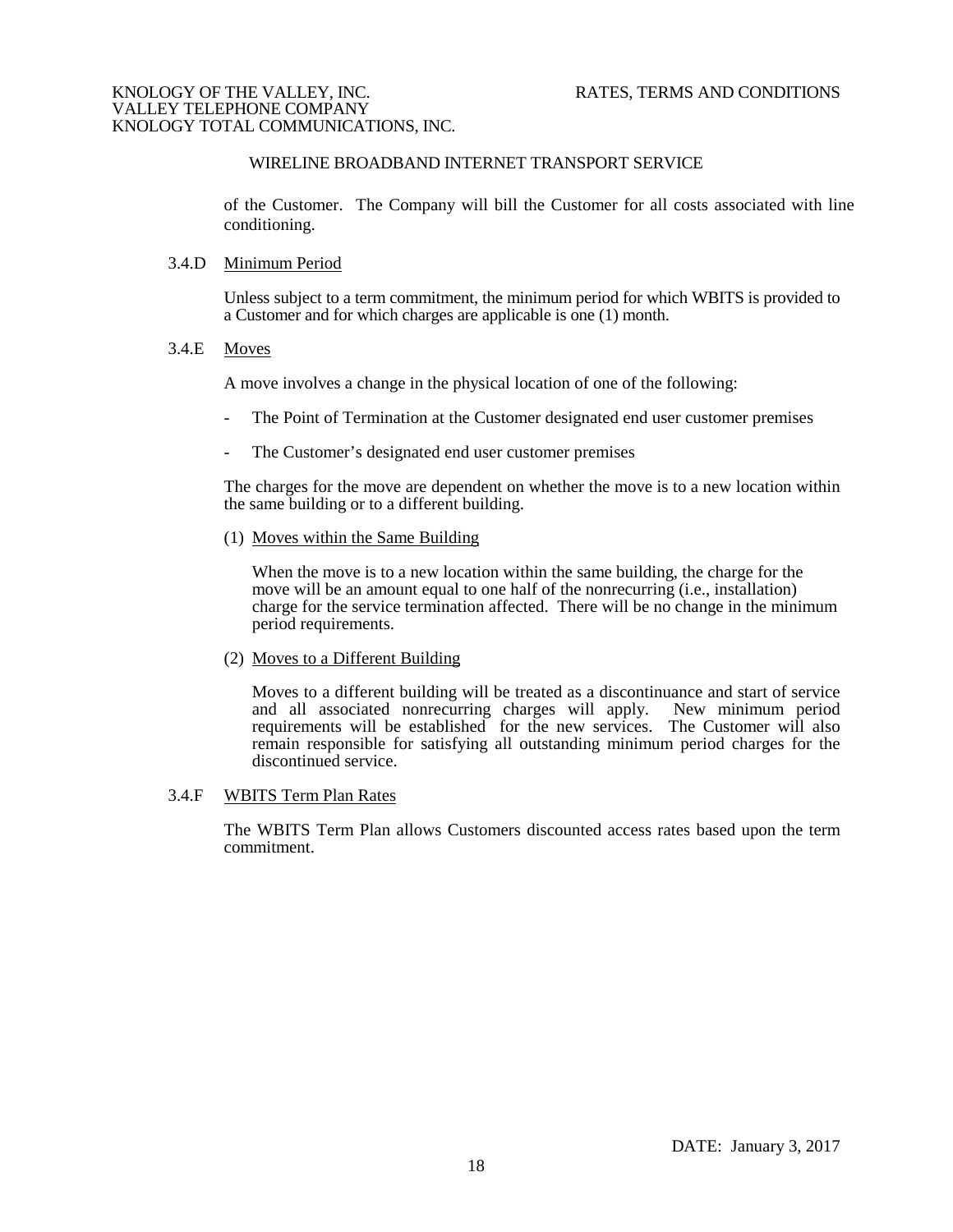# WIRELINE BROADBAND INTERNET TRANSPORT SERVICE

# **4. Rates and Charges**

# **4.1 WBITS Access Service Connection**

Per WBITS Access Service Connection ordered between Customer and the Company's DSL Access Service Connection Point.

| <b>Term</b><br><b>Commitment</b> | <b>Monthly</b><br><b>Recurring</b><br><b>Charge</b> | Non-recurring<br><b>Charge</b> |  |
|----------------------------------|-----------------------------------------------------|--------------------------------|--|
| None                             | \$400.00                                            | \$1,000.00                     |  |
| 1 Year                           |                                                     |                                |  |
| 3 Year                           |                                                     |                                |  |

# **4.2 WBITS Network Reconfiguration Charge**

Nonrecurring Charge per WBITS access line reconfigured.

| Term<br><b>Commitment</b> | Per Re-<br>configuration |
|---------------------------|--------------------------|
| None                      | \$25.00                  |
| 1 Year                    |                          |
| 3 Year                    |                          |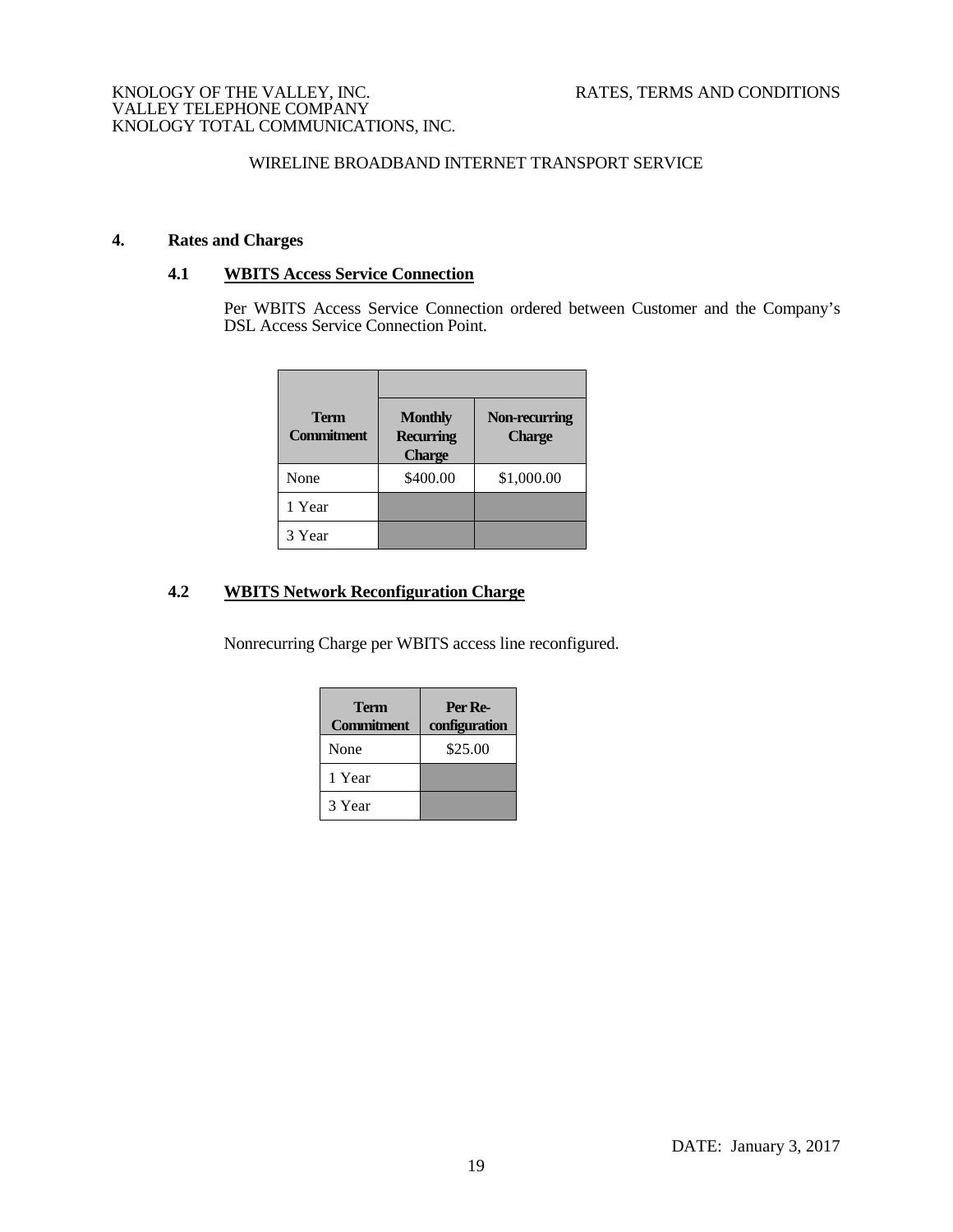# WIRELINE BROADBAND INTERNET TRANSPORT SERVICE

# **4.3 WBITS Monthly Recurring and Nonrecurring Line Charges**

|             | <b>Monthly Recurring</b><br>Charge | Nonrecurring<br>Charge |
|-------------|------------------------------------|------------------------|
| Line Charge |                                    |                        |
| Voice-Data  | \$22.23                            | \$100.00               |
| Data-Only*  |                                    |                        |

\*See Addendum for introduction of Consumer Broadband Only Loop rates, terms and conditions which supersede Data-Only services effective January 3, 2017